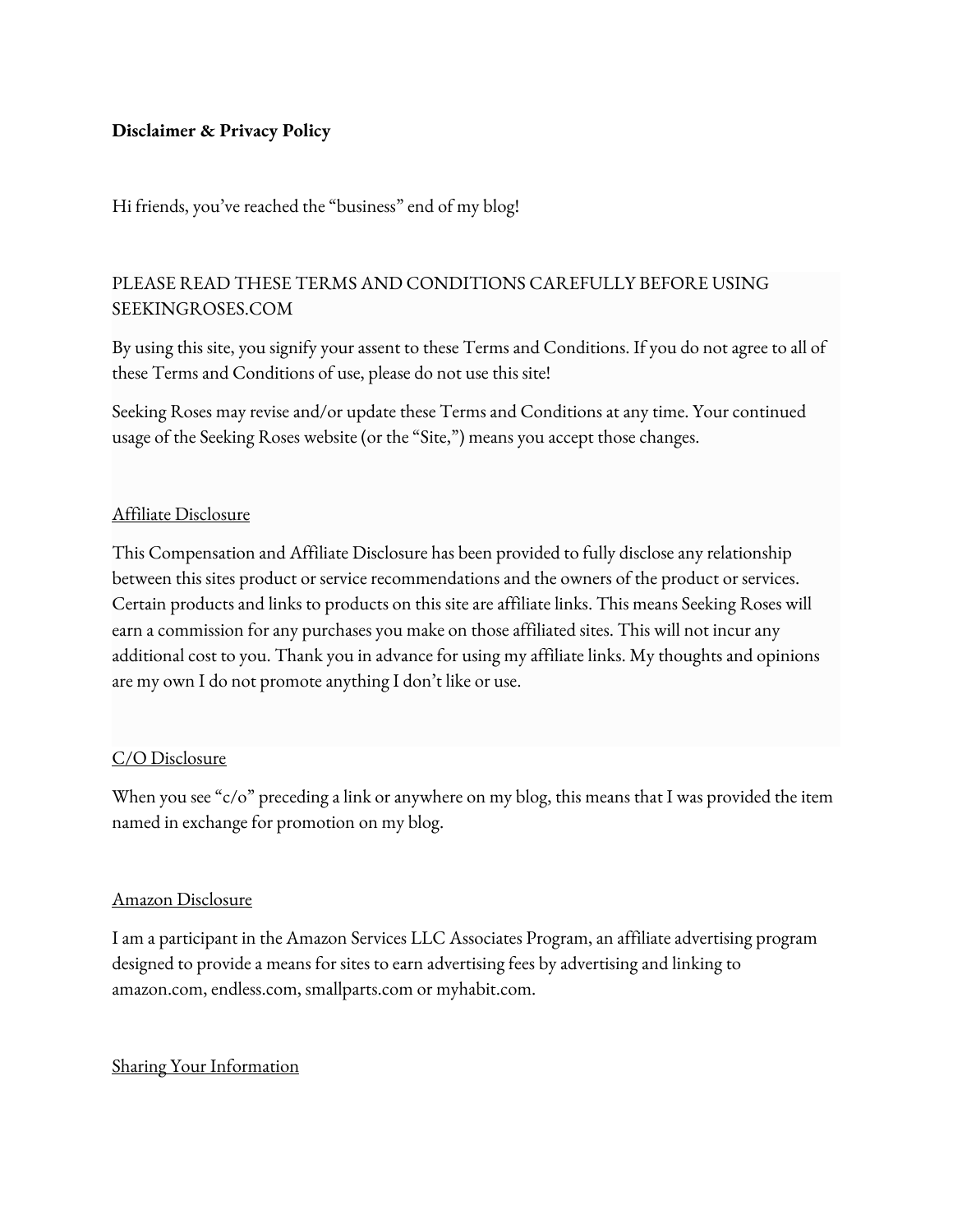This is an area that I am very serious about. I will never share your contact or any other information with anyone else. Anyone who may contact me looking for an email list or leads will not be given the time of day by me. Your information is private, and I value YOU way too much to give that out.

### General

Seeking Roses is a personal blog written by me. This blog accepts forms of cash advertising, sponsorship, paid-for-click advertising and other forms of compensation. This compensation will never influence the content, topics, or posts made in this blog. The views and opinions expressed on this blog are purely my own. If I claim to be or appear to be an expert on a certain topic, product or service, it is merely based on experience and feelings and not at all based on endorsements. That being said, you should assume that when clicking a link taking you away from my blog, I am being compensated monetarily or non-monetarily.

### Liability of Seeking Roses and Its Administrators

The use of Seeking Roses and the Content is at your own risk.

When using the Seeking Roses, information will be transmitted over a medium that may be beyond the control and jurisdiction of Seeking Roses. Accordingly, Seeking Roses assumes no liability for or relating to the delay, failure, interruption, or corruption of any data or other information transmitted in connection with the use of the Seeking Roses Site.

The Seeking Roses and the content are provided on an "as is" basis. SEEKING ROSES, TO THE FULLEST EXTENT PERMITTED BY LAW, DISCLAIMS ALL WARRANTIES, EITHER EXPRESS OR IMPLIED, STATUTORY OR OTHERWISE, INCLUDING BUT NOT LIMITED TO THE IMPLIED WARRANTIES OF NON-INFRINGEMENT OF THIRD PARTIES' RIGHTS, AND FITNESS FOR PARTICULAR PURPOSE. Without limiting the foregoing, Seeking Roses makes no representations or warranties about the following:

1 The accuracy, reliability, completeness, currentness, or timeliness of the Content, software, text, graphics, links, or communications provided on or through the use of the Seeking Roses Site or Seeking Roses.

2 The satisfaction of any government regulations requiring disclosure of information or the approval or compliance of any software tools with regard to the Content contained on the Seeking Roses Site.

In no event shall Seeking Roses, its administrators, or any third parties mentioned on the Seeking Roses Site be liable for any damages (including, without limitation, incidental and consequential damages, personal injury/wrongful death, lost profits, or damages resulting from lost data or business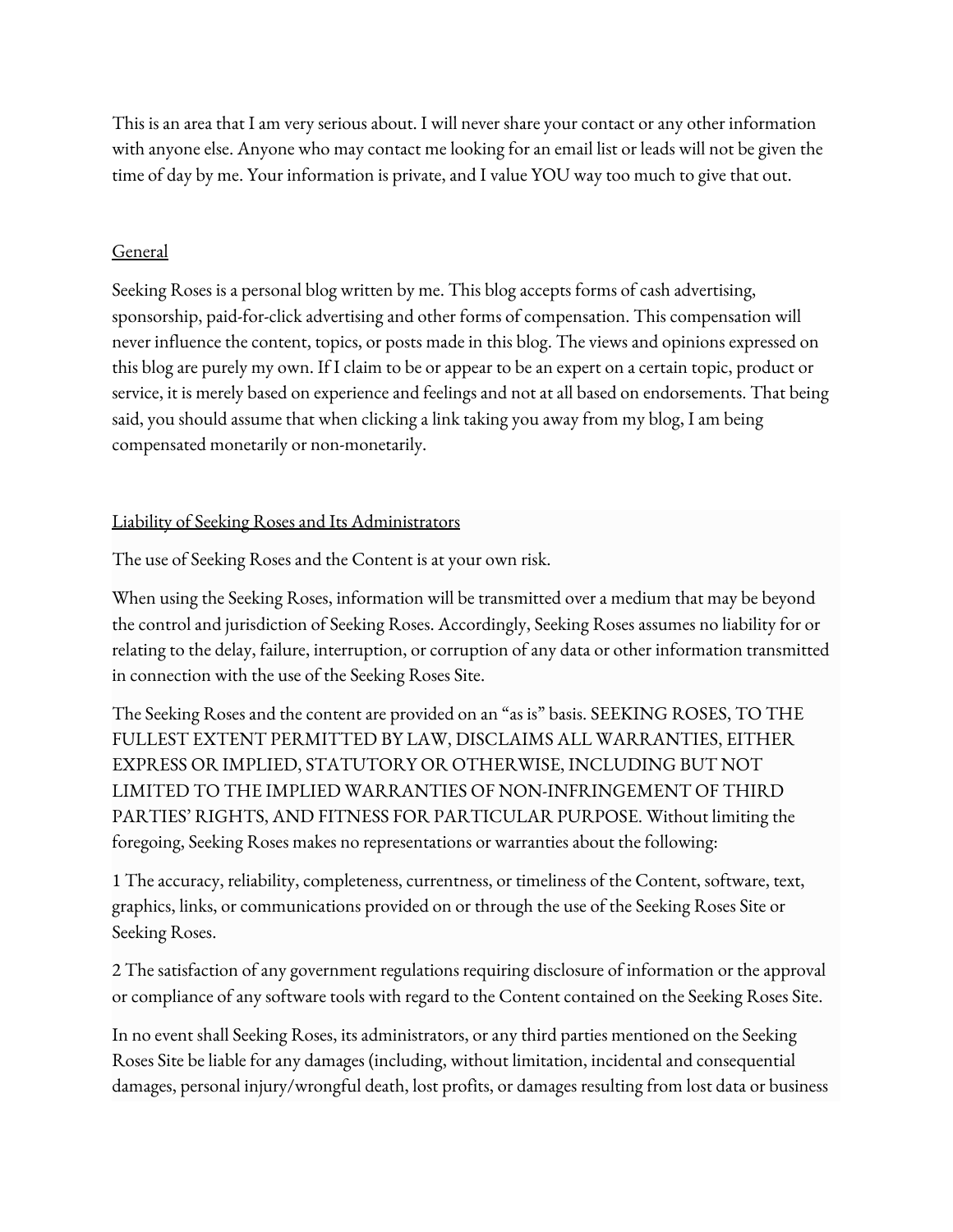interruption) resulting from the use of or inability to use the Seeking Roses Site or the Content, whether based on warranty, contract, tort, or any other legal theory, and whether or not Seeking Roses, its administrators or any third parties mentioned on the Seeking Roses Site are advised of the possibility of such damages. Seeking Roses, its administrators or any third parties mentioned on the Seeking Roses Site shall be liable only to the extent of actual damages incurred by you, not to exceed U.S. \$10. Seeking Roses, its administrators or any third parties mentioned on the Seeking Roses Site are not liable for any personal injury, including death, caused by your use or misuse of the Site or Content, or Public Areas. Any claims arising in connection with your use of the Site, any Content, or the Public Areas must be brought within one (1) year of the date of the event giving rise to such action occurred. Remedies under these Terms and Conditions are exclusive and are limited to those expressly provided for in these Terms and Conditions.

### Links to Other Sites

Seeking Roses may provide links to third-party web sites. Seeking Roses is not responsible for the content of linked third-party sites, sites framed within the Seeking Roses, third-party sites provided as search results, or third-party advertisements, and does not make any representations regarding their content or accuracy. Your use of third-party websites is at your own risk and subject to the terms and conditions of use for such sites.

Links directing you to products, blogs, and sites outside of Seekingroses.com are included because I find that particular content of value. It does not mean I agree 100% with the site, person, or other products promoted on that site.

## **Indemnity**

You agree to defend, indemnify, and hold Seeking Roses and its administrators, harmless from and against any claims, actions or demands, liabilities and settlements including without limitation, reasonable legal and accounting fees, resulting from or alleged to result from, your violation of these Terms and Conditions.

## Complete Agreement

These Terms and Conditions constitute the entire agreement between you and Honeysuckle with respect to the use of the Honeysuckle Site and Content.